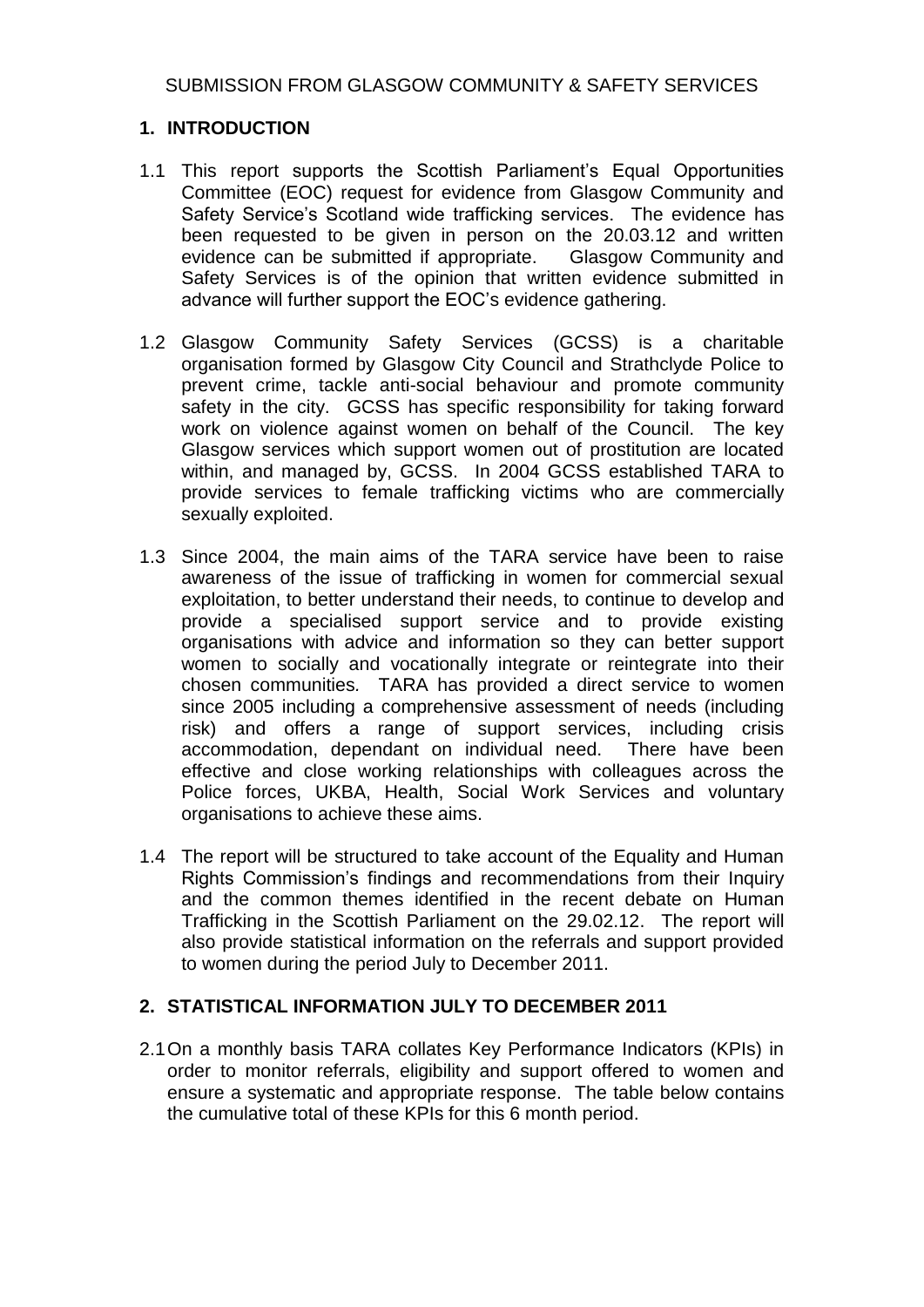| <b>Key Performance Indicator</b>                                               | <b>Cumulative</b><br><b>Total</b> | <b>Comment</b>                                                                                                                                                                                                                                                                                                             |
|--------------------------------------------------------------------------------|-----------------------------------|----------------------------------------------------------------------------------------------------------------------------------------------------------------------------------------------------------------------------------------------------------------------------------------------------------------------------|
| No of Referrals                                                                | 28                                | A full breakdown of referring agencies<br>is shown below.                                                                                                                                                                                                                                                                  |
| One to One Meetings completed                                                  | 25                                | TARA endeavours to make face to face<br>contact with every woman referred to<br>the service.                                                                                                                                                                                                                               |
| did<br>No l<br>0f<br>women who<br>not<br>engage                                | 6                                 | These are women who TARA following<br>on from an initial interview did not<br>with the<br>project<br>engage<br>or were<br>ineligible for support. Reasons for this<br>include – not trafficked for CSE, not<br>trafficked, did not remain in overnight<br>accommodation or did not feel project<br>could meet their needs. |
| No of women who did not attend<br>initial<br>and/or<br>interviews<br>absconded | 5                                 | This KPI reflects the women for whom<br>an interview was arranged but who<br>then did not attend or who absconded<br>from overnight accommodation and<br>could<br>be<br>subsequently<br>who<br>not<br>contacted.                                                                                                           |
| No of women accessing short<br>term support                                    | $\overline{4}$                    | This reflects women who have been<br>provided with support for no longer<br>than 4 weeks.                                                                                                                                                                                                                                  |
| No of women offered long term<br>support                                       | 13                                | This reflects the number of women<br>accessing support for more than 4<br>weeks.                                                                                                                                                                                                                                           |
| Average number of active cases                                                 | 35                                | This is the monthly average number of<br>active cases over this 6 month period                                                                                                                                                                                                                                             |
| Average percentage of women<br>engaged with the police                         | 75%                               | This is the average number of active<br>cases who have engaged with the<br>police over this 6 month period.                                                                                                                                                                                                                |
| No of cases closed                                                             | 10                                | This is the number of long term support<br>closed during this 6 month<br>cases<br>period.                                                                                                                                                                                                                                  |
| <b>NRM Submissions</b>                                                         | 4                                 | Many referrals during this period had<br>already been referred into the NRM by<br>other First Responders.                                                                                                                                                                                                                  |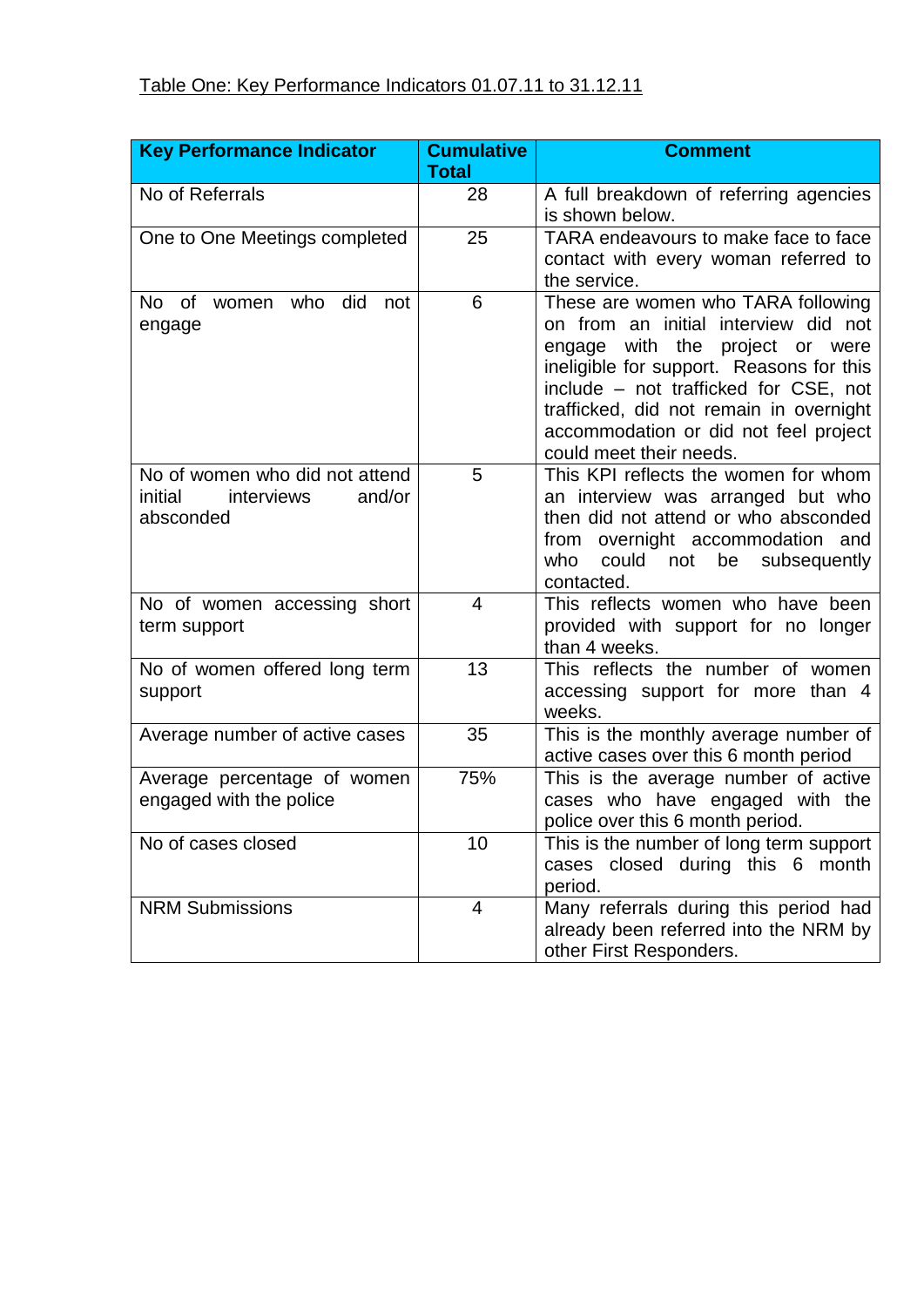

Referring Agencies: 01.07.2011 to 31.12.2011

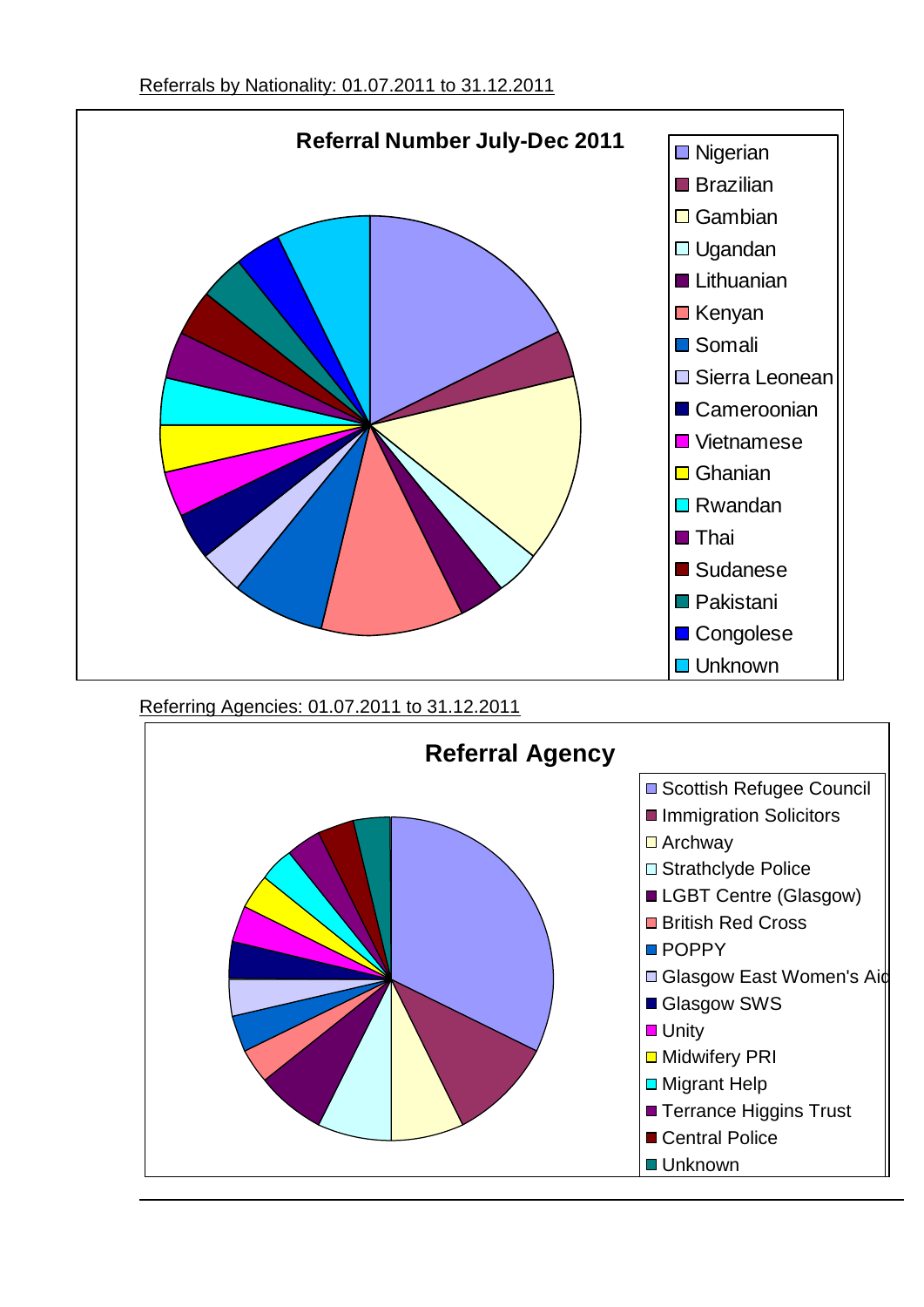- 2.2 TARA collates the Positive Outcomes for each individual woman receiving long term support and enables the progress of women to be recorded. These also enable GCSS to monitor and evaluate the work of TARA.
- 2.3 The Positive Outcomes have been collated under 4 key areas:
	- **Education/Employment**: Examples include access to College courses, YWCA courses, ESOL, Paid employment,
	- **Specialist Health**: Examples include sexual health, mental health, counselling, ante and post natal care and psychological services (COMPASS),
	- **Community Integration**: Examples include local women"s groups, attendance at a place of worship, volunteering, guidance on appropriate social networks, community based events,
	- **Support through legal system (asylum and criminal)**: Examples include access to immigration advice, guidance around child protection processes, criminal injuries compensation, and criminal proceedings as a witness or accused.
- 2.4 The cumulative totals of positive outcomes during this period are developed in the following table:

| <b>Positive Outcome</b>                          | <b>Total</b> |
|--------------------------------------------------|--------------|
| Education/Employment                             | 38           |
| <b>Specialist Health</b>                         | 42           |
| <b>Community Integration</b>                     | 44           |
| Specialist Legal Support (incl criminal justice) | 102          |

Table Two: Positive Outcomes 01.07.22011 to 31.12.2011

2.5 The percentage of women achieving positive outcomes is detailed in the table below.

Table Three: Percentage by month of women achieving positive outcomes

| <b>Month (2011)</b> | <b>Percentage of women</b> |
|---------------------|----------------------------|
| July                | 39%                        |
| August              | 43%                        |
| September           | 27%                        |
| October             | 40%                        |
| November            | 46%                        |
| December            | 32%                        |

2.6 Whilst collating this information it has become apparent that moving forward is dependant on the women"s individual progress and the progress of external agencies. Some women are achieving more than one positive outcome and others none. Only these hard indicators of positive outcomes are collated at the moment.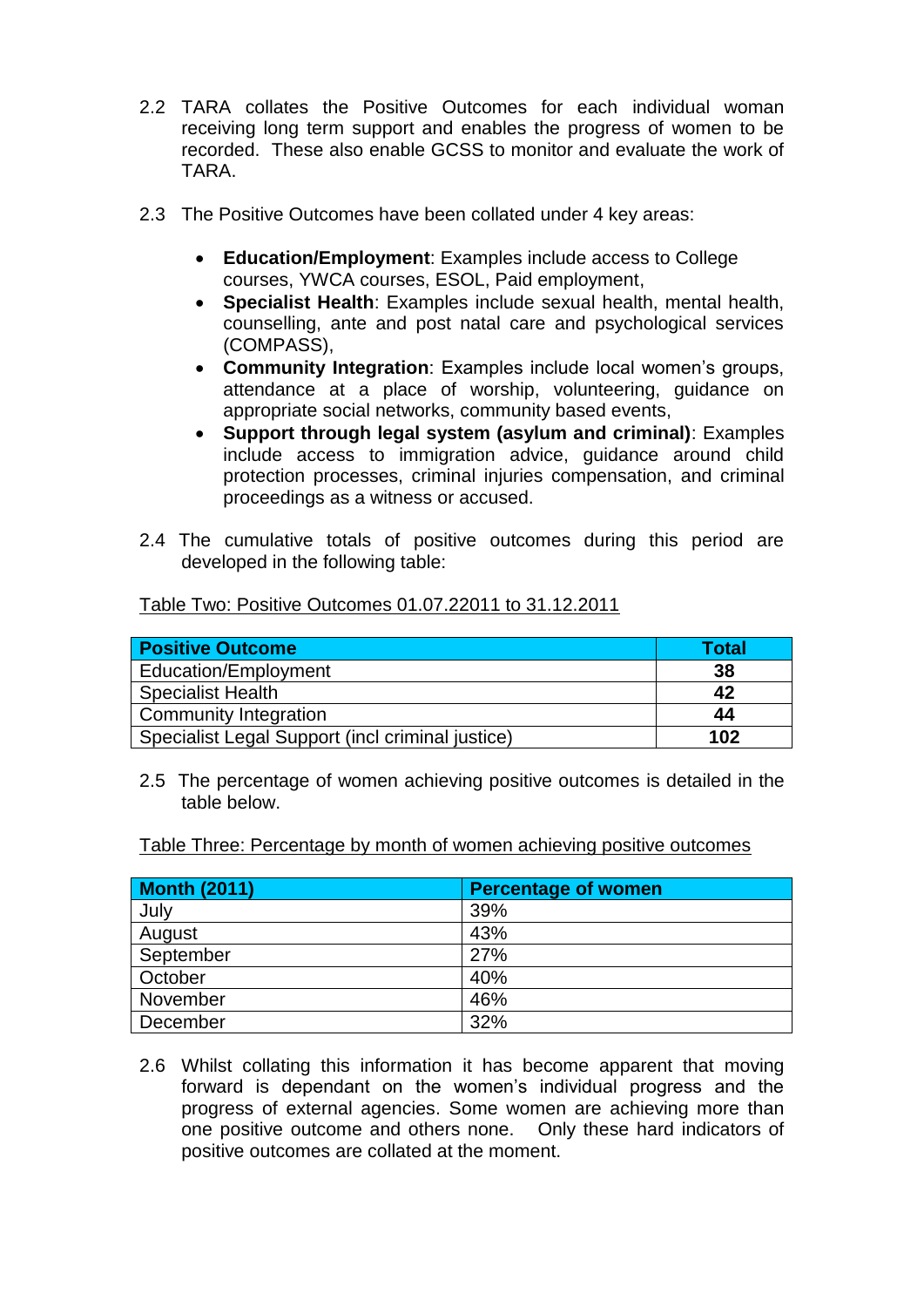- 2.7 TARA was granted funds during 2011/2012 to second a Consultant Clinical Psychologist and an Administrative Officer for 2.5 days per week. Given that the pilot has only been operational from the end of November 2011 and runs until the end of March 2012, it was agreed that the Psychologist would only link in with newly referred women agreeing to participate in the National Referral Mechanism and provide consultation to frontline staff on other women where there are mental health concerns.
- 2.8 The main intended outcomes of this pilot phase are:
	- To carry out a **mental health audit** to identify the mental health needs of all women **currently open** to TARA.
	- To conduct a **mental health screen of all new referrals** to TARA with a view to informing:
		- a) an evaluation of mental health needs
		- b) the NRM conclusive decision
		- c) the timing of police interviews
		- d) the TARA Project care plan
		- e) any necessary mental health referral and or treatment.
		- To provide **psychological intervention** to potential victims of trafficking, as appropriate.
		- To provide **training to TARA project staff** on safely and reliably eliciting a case history/ disclosure of trafficking experiences from women who are displaying overt trauma symptoms.
		- To make available **clinical consultatio**n for TARA staff to raise concerns and seek advice re the mental health issues of current TARA clients.
		- To work with **women referred to TARA to facilitate their engagement with the Police.**
		- To discuss with the **Police to establish any additional training needs** in relation to taking statements from women who are potential victims of trafficking.
		- To **provide training to the Police** on psychological impact of having been trafficked and on taking statements from women who are potential victims of trafficking in order to minimise the risk of retraumatisation.
		- To contribute to the **Health Board (NHS Greater Glasgow and Clyde) strategy** around identification and responding to the health needs of trafficked women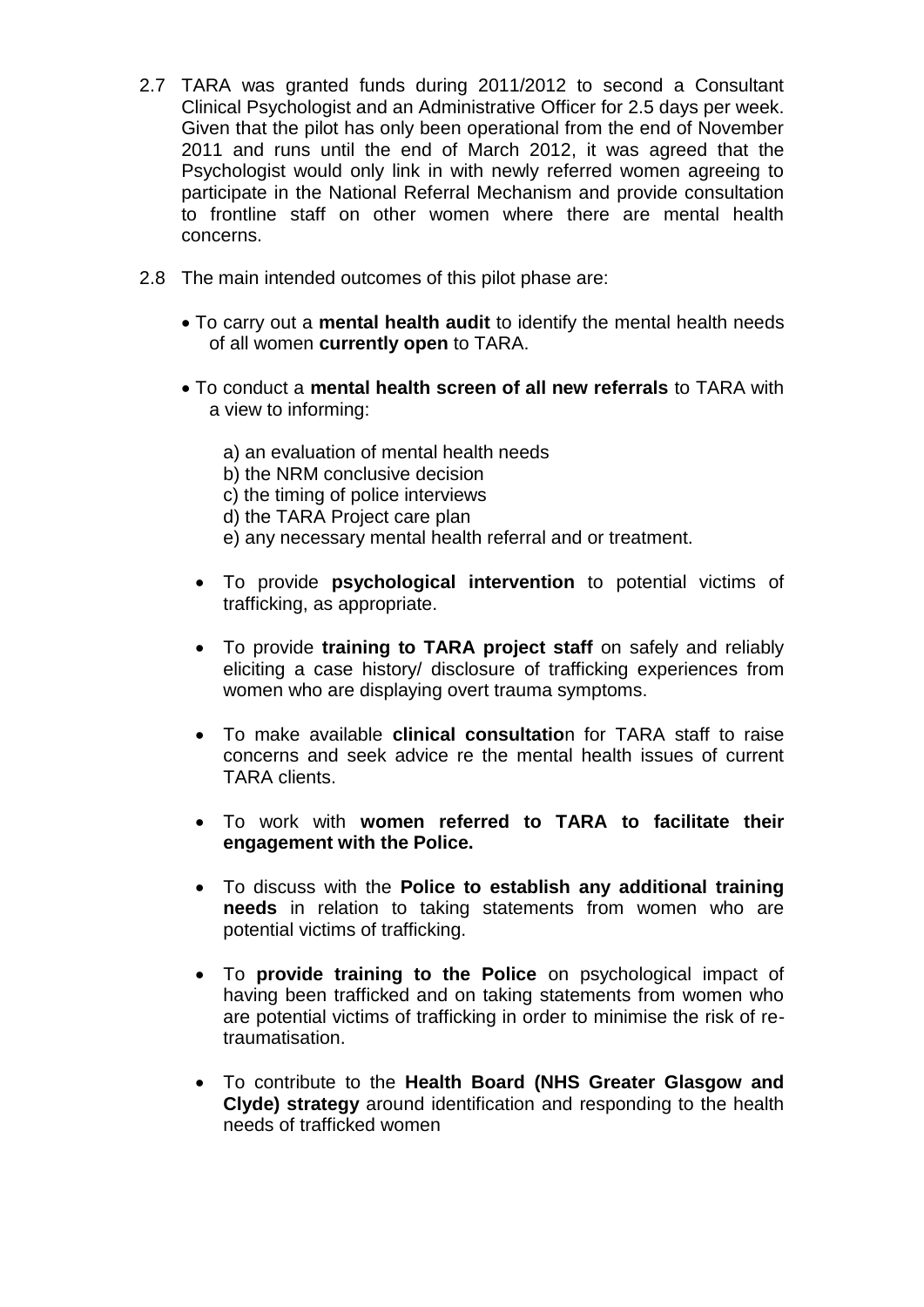- To provide **training to peer professionals** around identifying and responding to the health and social care needs of potentially trafficked women.
- 2.9 At the time of writing, the clinical psychologist has had **involvement with 12 women** who have been recently referred to TARA either **through clinical consultation or direct assessment and treatment.**

## **3**. **KEY THEMES**

- 3.1 GCSS supports the 10 key findings and recommendations from the EHRC Inquiry and welcomed the debate in the Scottish Parliament on Human Trafficking which took place on the 29.02.12.
- 3.2 From these sources and the operational and strategic work undertaken by GCSS 6 key themes have been identified that it is felt would be of assistance to the EOC for GCSS to discuss in this written evidence:
	- Strategic Leadership
	- A Scottish National Referral Mechanism
	- Legislation
	- Awareness Raising
	- Care Standards and end to end services
	- Olympic and Commonwealth Games

## **4. STRATEGIC LEADERSHIP**

- 4.1 GCSS welcomes the announcement of a summit to refresh Scotland"s strategic direction for policy and delivery of services and believes this should be facilitated as a matter of priority for the Scottish Government.
- 4.2 After the issue of leadership was raised by the Equal Opportunities Inquiry into Trafficking and Migration in 2010/11 it was announced that a Scottish Government Services Operational Group had been established to take issues forward. This group met three times and focussed only on victim care. The last meeting of the group was on the 05.05.2011 and since then a new UK Strategy to tackle Human Trafficking has been published. There would be benefit to Scotland adopting a more strategic focus.
- 4.3 As one of only two government funded support providers for VoTs TARA attends a number of UK wide governmental and NGO working groups. Attendance at such meetings ensures that Scotland is represented in any developments that may have a UK wide impact. There is an opportunity to discuss Scottish interests and influence any relevant policy developments.
- 4.4 Attendance at these groups ensures that TARA is up to date with the implementation of the UK Government Strategy, the CoE Convention, developments in victim care and ensures that GCSS is networked across the UK with colleagues working in the field of Human Trafficking.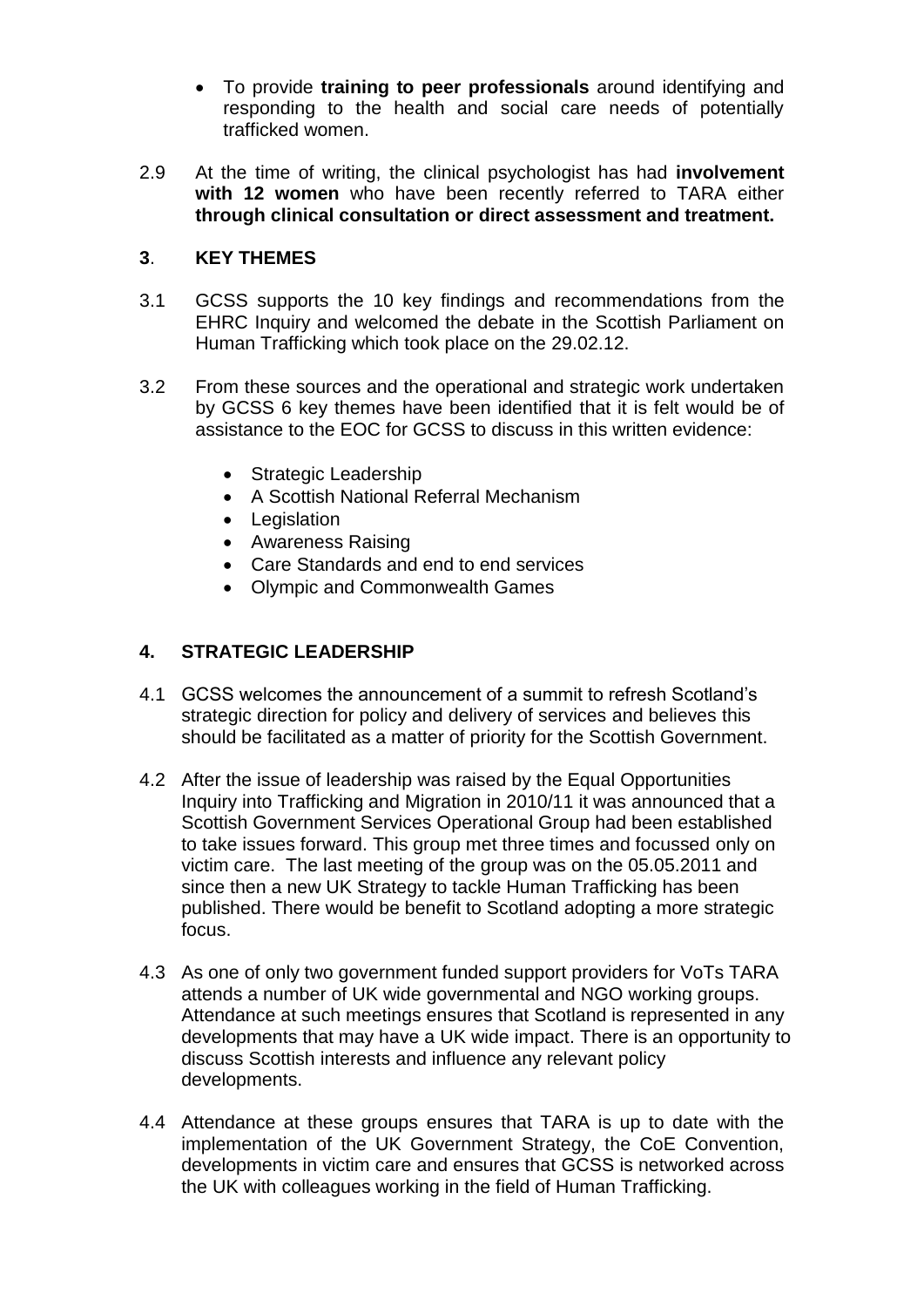4.5 The following table summarises the meetings attended during July to December 2011 and the role of TARA during these meetings.

| Table Four: Meetings attended and Role 01.07.2011 to 31.12.2011 |
|-----------------------------------------------------------------|
|-----------------------------------------------------------------|

| <b>Meeting</b>                                            | Frequency                                                                                                                | <b>Purpose</b>                                                                                                                                                                                                           | <b>TARA Role</b>                                                                                                                                                                                                                                                                         |
|-----------------------------------------------------------|--------------------------------------------------------------------------------------------------------------------------|--------------------------------------------------------------------------------------------------------------------------------------------------------------------------------------------------------------------------|------------------------------------------------------------------------------------------------------------------------------------------------------------------------------------------------------------------------------------------------------------------------------------------|
| Oversight  <br><b>NRM</b><br>Group                        | bi monthly                                                                                                               | To oversee the<br>implementation of<br>the NRM                                                                                                                                                                           | provide<br>To<br>practical<br>feedback on any<br><b>issues</b><br>from<br><b>TARA</b>                                                                                                                                                                                                    |
| <b>UKHTC Protection</b><br>Group                          | $\overline{2}$<br>Quarterly<br>$\qquad \qquad -$<br>meetings<br>attended<br>in this<br>reporting period                  | To<br>support<br>the<br>UKHTC to action<br>tasks<br>around<br>victim care<br>from<br><b>UK</b><br>the<br>Govt<br>Srtategy,<br>identifying<br>operational<br>and<br>strategic<br>developments<br>around<br>victim<br>care | To<br>ensure<br>Scottish<br>interests<br>are<br>represented,<br>to<br>tasks<br>progress<br>relevant<br>to<br>Scotland,<br>disseminate new<br>developments to<br>colleagues<br><i>in</i><br>Scotland and to<br>there<br>that<br>is<br>consistency<br>in.<br>victim<br>care<br>approaches. |
| Human Trafficking<br>Foundation (HTF)<br>- Care Standards | Short<br>term<br>working group on<br>bi<br>monthly<br>a<br>basis. 2 meetings<br>in this<br>attended<br>reporting period. | To<br>develop<br>of<br>minimum<br>care<br>standards for all<br>VoTs to<br>inform<br>practice<br>and<br>ensure<br>consistency.<br>This reflects one<br>οf<br>the<br>recommendations<br>from the EHRC<br>inquiry.          | To<br>share<br>and<br>identify<br>current<br>good<br>practice<br>and incorporate<br>such<br>developments<br>into<br>standard<br>interventions.                                                                                                                                           |
| $HTF - Follow On$<br>Support                              | Short<br>term<br>working group on<br>monthly<br>bi<br>a<br>basis. 2 meetings<br>attended in this<br>reporting period.    | To develop follow<br>support<br>on<br>recommendations<br>for all VoTs to<br>inform<br>practice<br>and<br>ensure<br>consistency.<br>This reflects one<br>0f<br>the<br>recommendations<br>from the EHRC<br>inquiry.        | To<br>share<br>and<br>identify current<br>good<br>practice<br>and incorporate<br>such<br>developments<br>into<br>standard<br>interventions.                                                                                                                                              |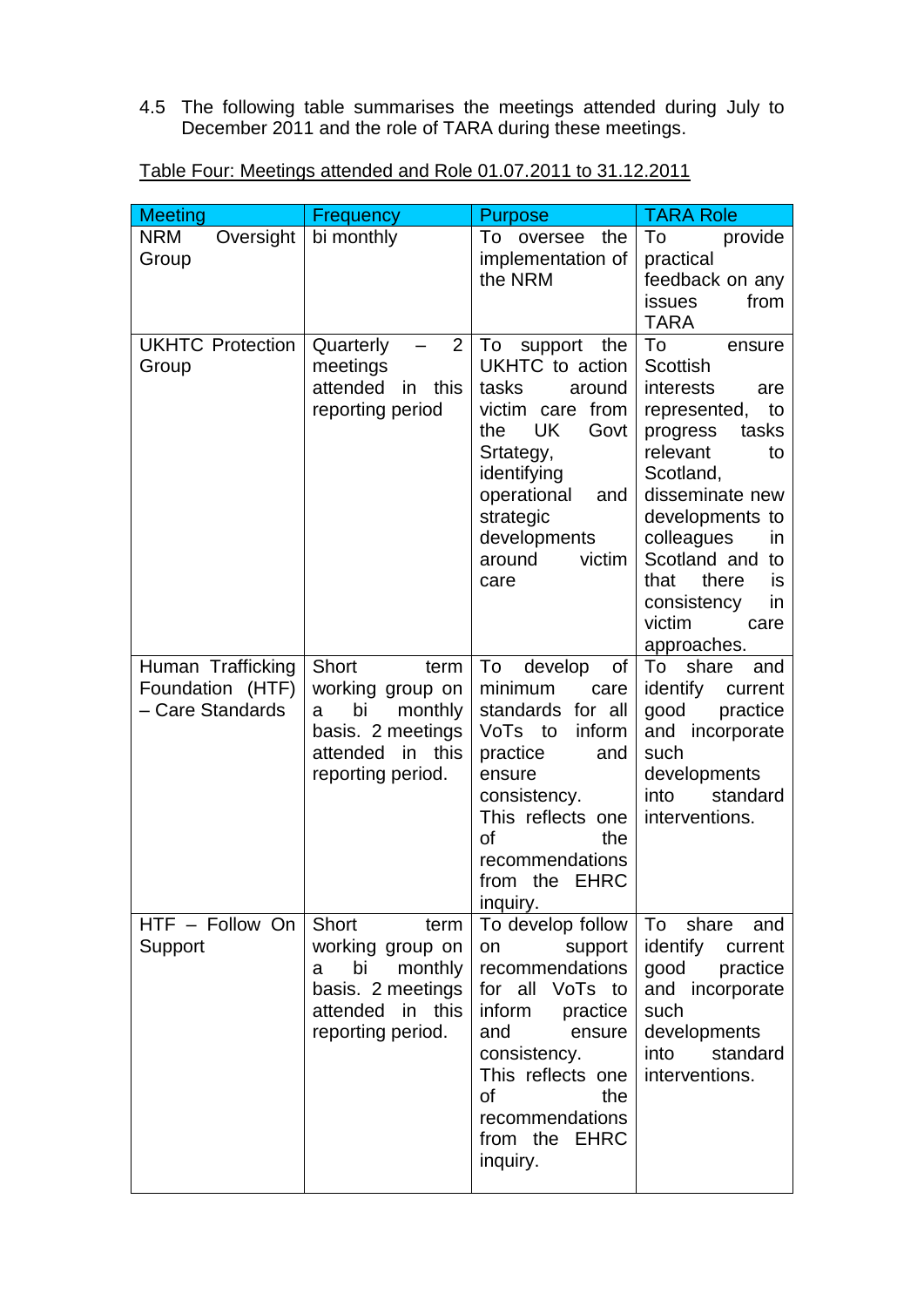| <b>HTF Stakeholders</b>      | Quarterly<br>$\overline{\phantom{0}}$<br>$\mathbf 1$ | Enables the HTF            | To<br>ensure            |
|------------------------------|------------------------------------------------------|----------------------------|-------------------------|
| meeting attended.<br>Meeting |                                                      | feedback on<br>to          | <b>Scottish</b>         |
|                              |                                                      | their work to date         | practice,               |
|                              |                                                      | and to influence           | development             |
|                              |                                                      | their future work.         | and interests are       |
|                              |                                                      | Also provides a            | shared<br>and           |
|                              |                                                      | valuable                   | represented. To         |
|                              |                                                      |                            |                         |
|                              |                                                      | networking                 | keep informed of        |
|                              |                                                      | opportunity<br>as          | developments            |
|                              |                                                      | 40<br><b>NGOs</b><br>over  | across the UK           |
|                              |                                                      | are represented.           |                         |
| <b>NRM</b><br>Case           | Bi<br>annual<br>1                                    | To<br>review<br>and        | To present case         |
| <b>Review</b>                | meeting<br>during                                    | identify<br>issues         | studies,                |
|                              | this<br>reporting                                    | between                    | participate<br>in       |
|                              | period.                                              | Competent                  | discussions and         |
|                              |                                                      | Authorities, First         | identify areas for      |
|                              |                                                      | Responder<br>and           | improvement.            |
|                              |                                                      | Home<br>Office             |                         |
|                              |                                                      | <b>Officials</b><br>raised |                         |
|                              |                                                      | during the NRM             |                         |
|                              |                                                      | process using live         |                         |
|                              |                                                      | cases                      |                         |
| <b>UK Govt Strategy</b>      | Consultation                                         | consult with<br>To         | To<br>ensure            |
| Consultation                 | Event                                                | NGOs on the UK             | Scottish                |
|                              |                                                      | Government                 | interests<br>are        |
|                              |                                                      | Strategy to tackle         | represented.            |
|                              |                                                      | Human                      |                         |
|                              |                                                      | Trafficking.               |                         |
| <b>UK Govt Strategy</b>      | Bi monthly - none                                    | To<br>progress             | To<br>that<br>ensure    |
| Tackling Demand              | attended<br>in this                                  | actions to support         | Scotland<br>feeds       |
| <b>Working Group</b>         | period                                               | the outcomes of            | into this process.      |
|                              |                                                      | the Strategy               |                         |
| <b>UK Govt Strategy</b>      | Bi monthly - none                                    | To<br>progress             | To ensure that          |
| Public<br>Raising            | attended in this                                     | actions to support         | Scotland<br>feeds       |
| Awareness                    | period                                               | the outcomes of            | into this process.      |
| <b>Working Group</b>         |                                                      | the Strategy               |                         |
| <b>GRETA Visit</b>           | 2 meetings                                           | <b>NGO consultation</b>    | To<br>feed<br>in        |
|                              |                                                      | events<br>feed<br>to       | <b>Scottish</b>         |
|                              |                                                      | into<br>GRETA's            | concerns<br>and         |
|                              |                                                      | information                | good practice           |
|                              |                                                      | gathering visit.           |                         |
| Local<br><b>NRM</b>          | Bi monthly $-1$                                      | To identify and            | To advocate for         |
| Competent                    | meeting attended                                     | resolve concerns           | being<br>women          |
| <b>Authority and First</b>   | in this<br>reporting                                 | between CAs and            | supported<br>by         |
| Responder                    | period.                                              | <b>FRs</b><br>regarding    | TARA who are            |
| Meeting                      |                                                      | service<br>users           | <b>NRM</b><br>the<br>in |
|                              |                                                      |                            |                         |
|                              |                                                      | submitted to the           | process.                |
|                              |                                                      | NRM process.               |                         |
|                              |                                                      |                            |                         |
|                              |                                                      |                            |                         |
|                              |                                                      |                            |                         |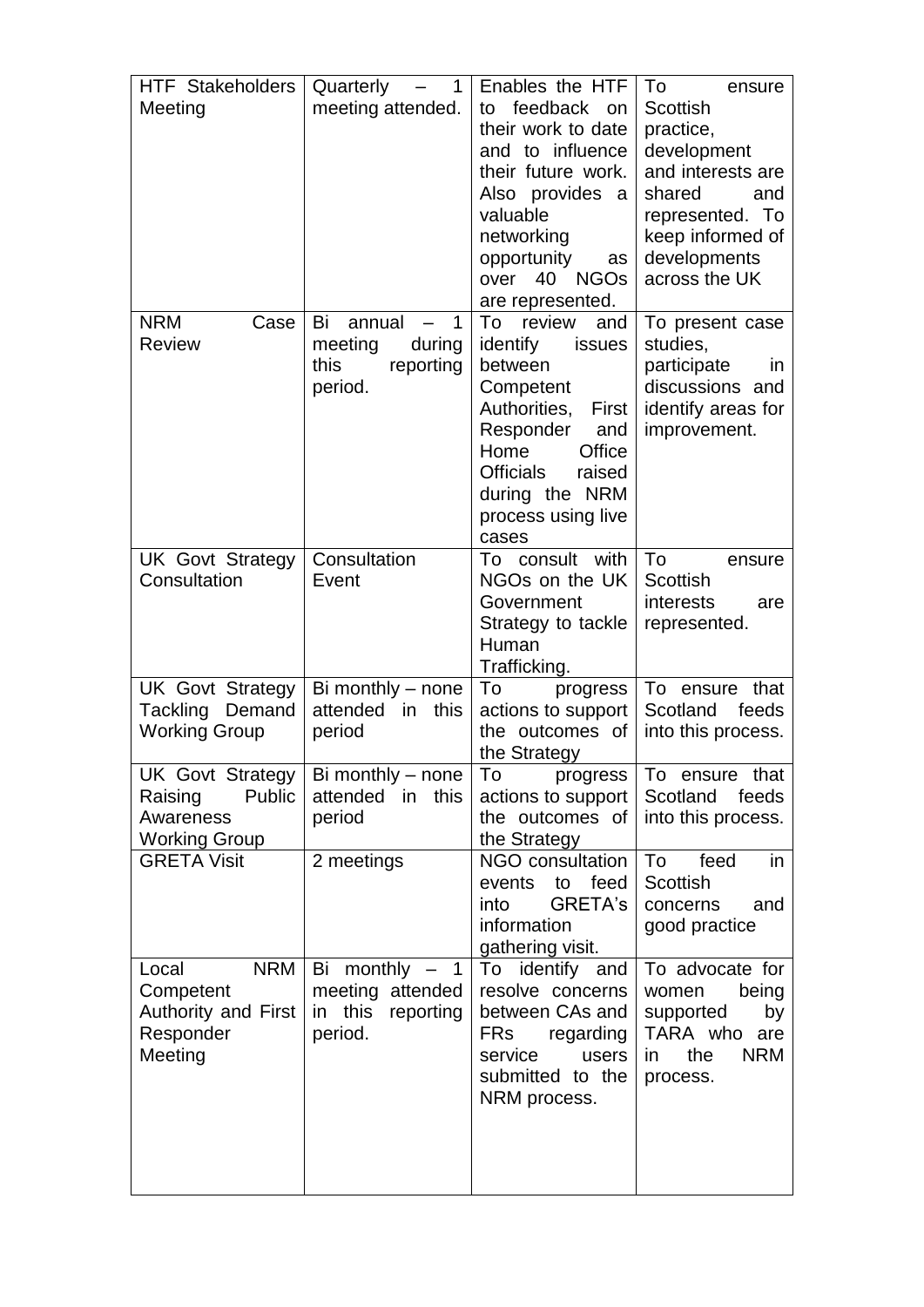| <b>ATMG</b> |          |  | Quarterly $-$ no   To participate as   To provide data, |                        |
|-------------|----------|--|---------------------------------------------------------|------------------------|
|             | meetings |  | a                                                       |                        |
|             |          |  | attended in this member in the Scottish                 |                        |
|             | period.  |  | shadow report of information. To                        |                        |
|             |          |  | the UK Govt's support                                   | and                    |
|             |          |  | Implementation of   facilitate ongoing                  |                        |
|             |          |  | the                                                     | CoE   relevant work in |
|             |          |  | Convention                                              | Scotland.              |

4.6 The table above evidences the work being undertaken on a UK level. However, often the work, and funding available to support it, pertains only to England and Wales. Currently there are no government led groups to bring practitioners together to share and agree best practice operationally and to develop a strategic approach to tackling Human Trafficking in Scotland. GCSS strongly recommends that the Scottish Government establish two Scotland wide working groups to regularly consider such operational and strategic issues.

# **5. A SCOTTISH NATIONAL REFERRAL MECHANISM**

5.1 The table below provides information on GCSS"s experience of supporting women through the current National Referral Mechanism (NRM) process, the awards of Reasonable Grounds Decisions (RGD) and Conclusive Grounds Decisions (CD) and any delays. Reasonable Grounds Decisions should be granted within 5 days of submission and Conclusive Grounds Decisions within 45 days unless a request is made for the RGD period to be extended. Since implementation TARA has supported a total of 40 women going through the NRM.

| Year | <b>TARA - FR</b>              | UKBA - FR                     | Police - FR            | <b>Social Work -</b><br><b>FR</b> | <b>Total</b>               |
|------|-------------------------------|-------------------------------|------------------------|-----------------------------------|----------------------------|
| 2009 | 9                             | 5                             | 1                      | 0                                 | 15                         |
| 2010 | 6                             | $\overline{4}$                | 4                      | $\overline{0}$                    | 14                         |
| 2011 | 6                             | $\overline{2}$                | 1                      | $2$ (age<br>disputed)             | 11                         |
| Year | <b>Positive</b><br><b>RGD</b> | <b>Negative</b><br><b>RGD</b> |                        |                                   |                            |
| 2009 | 12                            | 3                             |                        |                                   |                            |
| 2010 | 13                            | 1                             |                        |                                   |                            |
| 2011 | 9                             | $\overline{2}$                |                        |                                   |                            |
| Year | <b>Positive CD</b>            | Negative CD                   | Outstanding            | <b>Unknown</b>                    | <b>Extension</b><br>(TARA) |
| 2009 | 6                             | 6                             | 0                      | 0                                 | 0                          |
| 2010 | 10                            | 1                             | 1                      | 1                                 | $\overline{0}$             |
| 2011 | $\overline{2}$                | $\overline{2}$                | 1                      | $\Omega$                          | 4                          |
| Year | <b>Shortest</b><br>time RGD   | Longest<br>time RGD           | <b>Mean</b><br>Average | <b>Awarded</b><br>within 5 days   |                            |
| 2009 | 1 day                         | 90 days                       | 22 days                | 4                                 |                            |
| 2010 | 2 days                        | 85 days                       | 27 days                | $\overline{2}$                    |                            |
| 2011 | 0 days                        | 50 days                       | 16 days                | $\overline{2}$                    |                            |

Table 5: NRM referrals supported by TARA from 01.04.09 to 31.12.11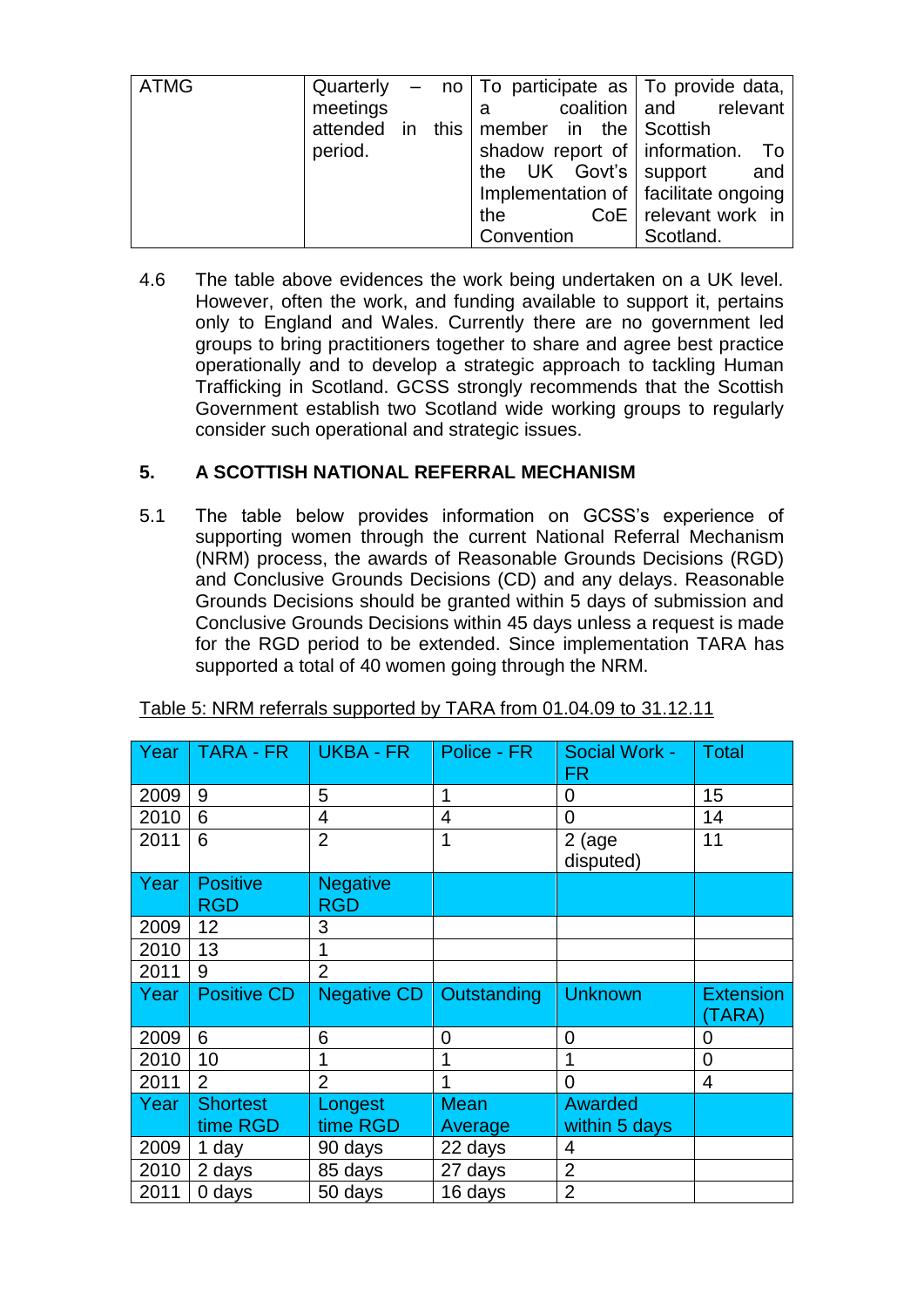- 5.2 Extensions to the recovery period can be requested dependant on the individual need. All extensions requested by TARA were for women presenting with severe trauma symptoms. If the Competent Authority (CA) does not issue a Conclusive Decision within the 45 days there is an assumption that the recovery period continues. However, this is not formally noted by the CA. Information regarding the timescales of the Conclusive Decision have not been included as they are issued to women at the same time as their asylum decision. There is less of an impact on women"s ability to access services with outstanding CDs whereas significant delays in RGDs may prevent access to services.
- 5.3 GCSS considers the current model of a nation wide NRM process to be fundamentally flawed and unable to take account of the impact of trauma on potential victims of trafficking (PVoTs) and the complexities of supporting such vulnerable traumatised individuals. The system as it is established works as little more than a "vetting" procedure, as evidenced in the ATMG "Wrong Kind of Victim?" report published June 2010 and does not reflect the spirit of the convention or the recommendations of the Organisation for Security and Co-Operation in Europe (OSCE) and the Office for Democratic Institutions and Human Rights (ODIHR) guidance – "National Referral Mechanisms – Joining Efforts to Protect the Rights of Trafficked Persons – A Practical Handbook" 2004. The system does not even gather comprehensive data on the nature and scale of trafficking into the UK.
- 5.4 GCSS is concerned that professionals from frontline services, such as TARA, are not involved in the decision making process leading to poor quality decisions. It is our experience that Conclusive Decisions can be made by inadequately staffed, trained or experienced Competent Authorities. Below are some redacted quotes from correspondence that women TARA supports have received from Competent Authorities when they receive a negative Reasonable Grounds Decision. Even at the initial stages of recovery a culture of disbelief can pervade the organisational context in which such decisions are made. GCSS understands that at this time there is only one part time Scottish based UKBA Competent Authority for all adult cases of trafficking referred. Worryingly TARA has not yet received a referral for support directly from a Competent Authority but has experience of women who have been referred into the system by UKBA months previously and who were then referred for support to TARA by their immigration solicitor a few months later.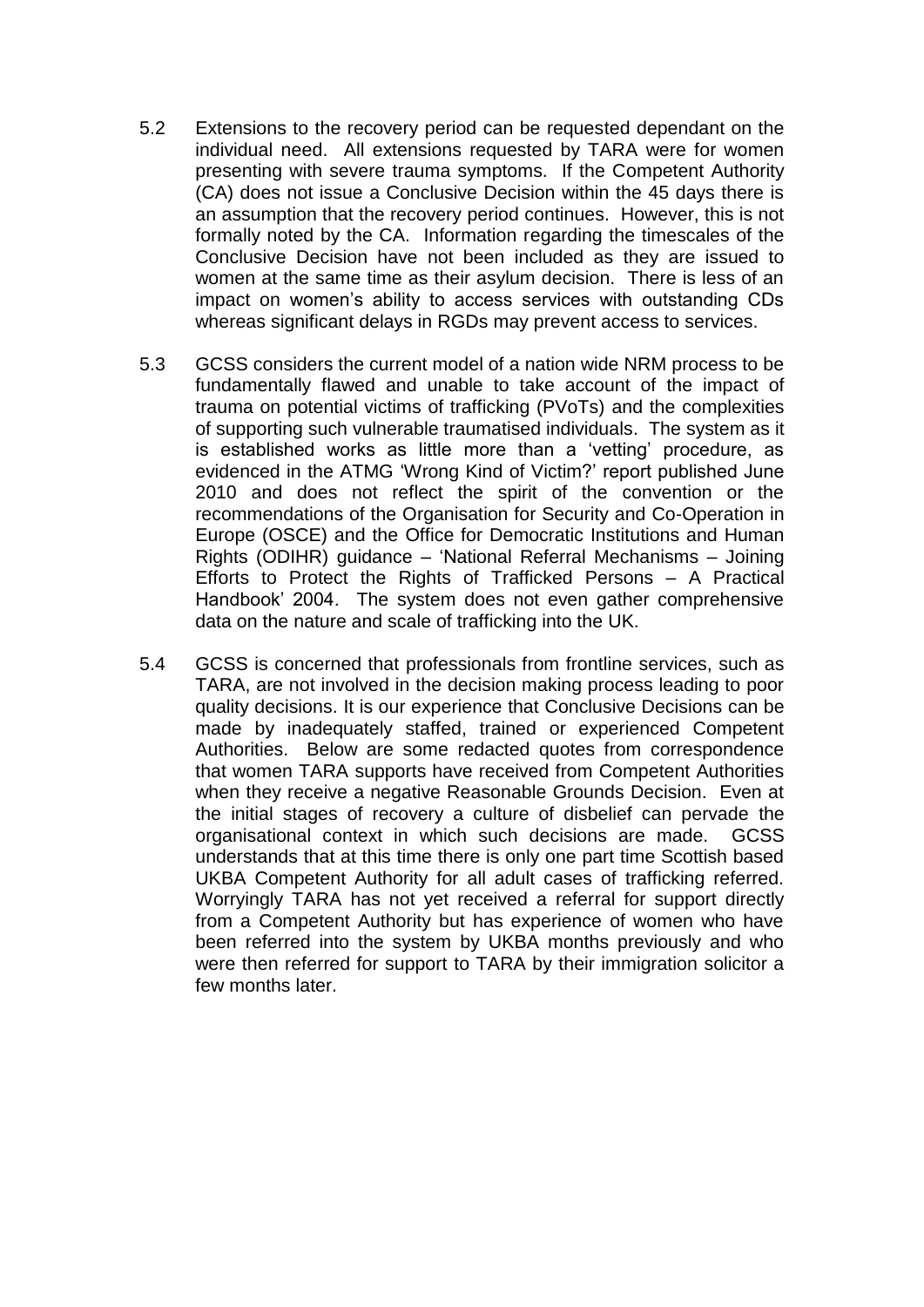# **Competent Authority refusal of Reasonable Grounds Decision 1:**

*Your claimed account contains the three elements as follows:* 

- *Recruitment: You claim Mama asked if you wanted to go to the UK to attend secondary school.*
- *Means: You claim Mama deceived you by promising you the opportunity to attend secondary school in London, when you were in fact to be forced into prostitution.*
- *Exploitation: You claim you have been forced into prostitution for 4 years.*

And from the same correspondence

 "*It is not accepted that this man took such pity on you and cared about your wellbeing to such an extent as to help extricate yourself from a situation of exploitation, he did not take you to one of the many police stations in and around the London area, or to the Refugee Council"*

### **Competent Authority refusal of Reasonable Grounds Decision 2:**

- *"Whilst it is accepted that your account of events fits the definition of Trafficking in Human Beings as laid out in Art.4 (a) (a combination of the three constituent elements), it is considered that you do not fit the definition of a "victim" for the purposes of the convention given that the investigating authorities (Strathclyde Police) do not accept you have been trafficked to the UK for sexual exploitation. Strathclyde police interviewed you regarding the specifics of the claim and found:*
- *1. No trace of any reports of any suspicious roadside deaths on any road from England to Scotland, and*
- *2. That you were unable to provide any details regarding accommodation that you allege to have been forced to reside for 4 months."*
- 5.5 The current system does not support a formal appeals process; instead if further "new" information is available a "reconsideration" request can be made. The only formal alternative is the process of Judicial Review which focuses on the application of the legislation.
- 5.6 GCSS is supportive of the establishment of a Scottish NRM multi agency model which more fully reflects that recommended by the OSCE and the spirit of the Council of Europe Convention on Action Against Trafficking in Human Beings. A process similar to MARACs or that which exists for trafficked children would ensure improved information sharing and risk assessments, ensure that support services are in place, bring the process closer to victims and provide good quality decisions. Any identified immigration issue should then be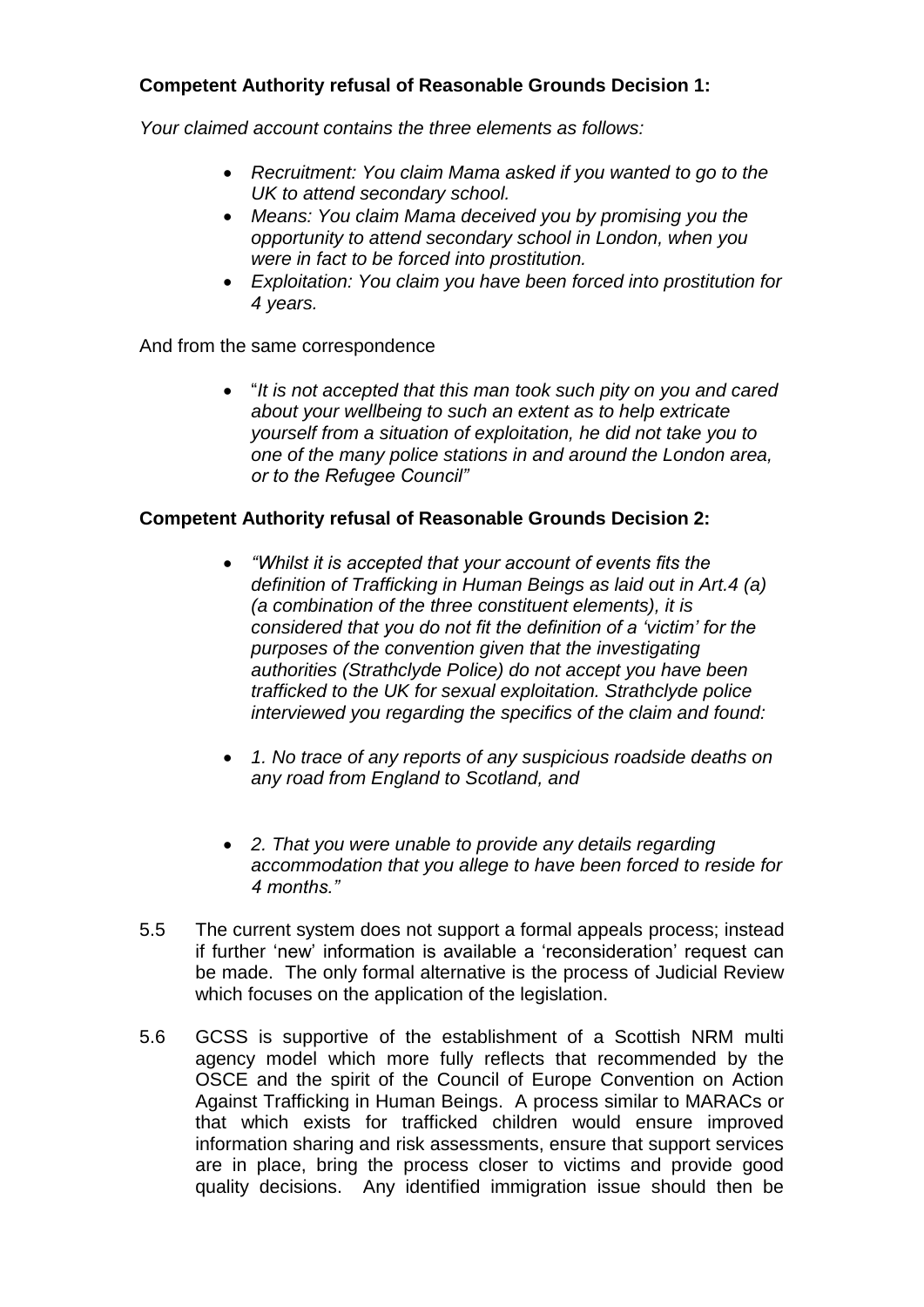referred to UKBA. As the victim"s right to access support is dependant on the NRM a formal and expedient appeal process should be introduced. GCSS believes that this will ensure that the Scottish Government is upholding its devolved obligations under the CoE Convention.

### **6. LEGISLATION**

- 6.1 GCSS fully supports the EHRC"s recommendation that the current legislation in Scotland is reviewed and a comprehensive Human Trafficking bill introduced. The support for this recommendation from the Lord Advocate, Frank Mullholland, during the launch of the inquiry is warmly welcomed. Currently legislation concerning Human Trafficking is covered in several different Acts of the Scottish and Westminster Parliaments. GCSS supports a comprehensive Human Trafficking bill which it is hoped will afford a comprehensive definition of Human Trafficking, improve identification following law enforcement operations and result in a greater number of prosecutions thereby ensuring that Scotland is viewed as hostile territory for human trafficking.
- 6.2 The suggestions during the parliamentary debate to create an aggravated offence of human trafficking is also welcomed by GCSS.
- 6.3 In addition GCSS supports the End Prostitution Now campaign and the resulting Private Members bill to criminalise the purchase of sexual services in all settings.

# **7. AWARENESS RAISING**

- 7.1 To date there have been no Scotland wide public awareness raising campaigns on the issue of Human Trafficking. GCSS through TARA have sought to raise awareness with professionals on identification, targeting those who may come into contact with PVoTs. During the period July to December 2011 TARA facilitated **24** awareness raising sessions and made approaches to all Scottish Police Forces advising them of our 24/7 response and offering dedicated training to their frontline officers. To date Northern Constabulary have approached TARA to discuss such an event.
- 7.2 Stop the Traffik UK have recently collaborated with the Home Office to develop and pilot a campaign targeting taxi drivers on sharing intelligence on Human Trafficking. This campaign consists of a sticker which on one side will raise awareness of passengers on Human Trafficking and on the other provide a 24/7 information and intelligence telephone line that taxi drivers can use to share any information with the London Metropolitan Police. The campaign and materials are fully funded by Stop the Traffik UK who are keen to support a similar pilot, with no cost to the Scottish Government, in Scotland. Both GCSS and the SCDEA are supportive of the campaign and its aims.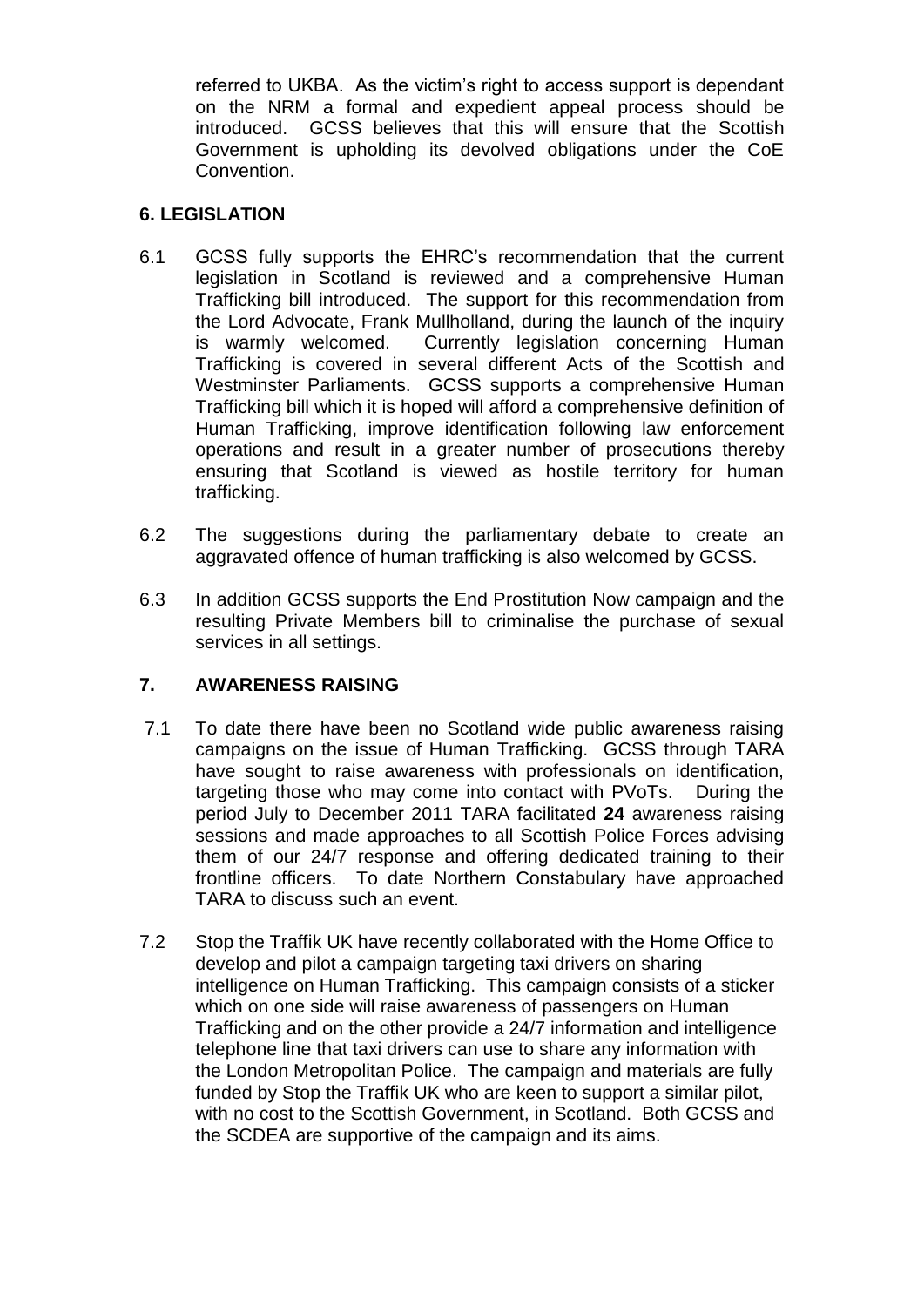# **8. CARE STANDARDS AND END TO END SERVICES**

- 8.1 GCSS fully supports the recommendations of the ERHC that basic care standards should be agreed and met by those services supporting people who have been trafficked. TARA has a number of mechanisms in place to ensure quality and professionalism of support, including assessment tools, care planning with regular reviews and exit interviews when women no longer require support. TARA provides "end to end" support, in that access to support services, apart from accommodation funded directly by TARA, is not time limited and women can access the service whilst there is still a mutually assessed need. Support is provided on an intensive, high and low needs basis according to the stage of the woman"s recovery and until the work of external agencies, including UKBA, Police Forces and Crown Office and Procurator Fiscal Service, is completed.
- 8.2 GCSS also attends the Human Trafficking Foundation"s two short term working groups looking at minimum care standards and follow on support for adult victims of trafficking. Membership of these groups includes support services providing care to all victims of Human Trafficking and Senior Competent Authorities. Both of these groups were convened just prior to the publication of the EHRC"s inquiry.
- 8.3 TARA recognises the importance of consistent follow on or end to end support for vulnerable women (and others who have been trafficked) and will take measures to try to ensure safe returns to countries of origin, including a risk on return assessment, safety plan and contact details of local NGOs who may be able to support. Difficulties arise however, when GCSS disagrees with Competent Authorities that women are not VoTs and their asylum claim has been refused and all appeal rights exhausted. In cases where we refute the negative decision but women are detained pending removal we have struggled to gain the travel information necessary from UKBA in order to ensure a safe return. We have 2 case examples of such situations where UKBA refused to share the travel information for women being removed which meant that in one case we were unable to ensure that NAPTIP, the Nigerian National Agency for Prohibition of Traffick in Persons, were in a position to meet her airside at the destination airport and in another we were communicating NGO contact details to a woman in an airport departure lounge. The women were able to make contact with us in their countries of origin and we were then able to encourage them to make contact with anti trafficking NGOs.
- 8.4 Locally GCSS has improved the professional relationship with Migrant Help and closer working will hopefully ensure a consistency of response for all VoTs.

# **9. OLYMPIC AND COMMONWEALTH GAMES**

9.1 Glasgow City Council has established a legacy team who have been briefed on the potential of human trafficking increasing in the city in the run up to the Commonwealth Games.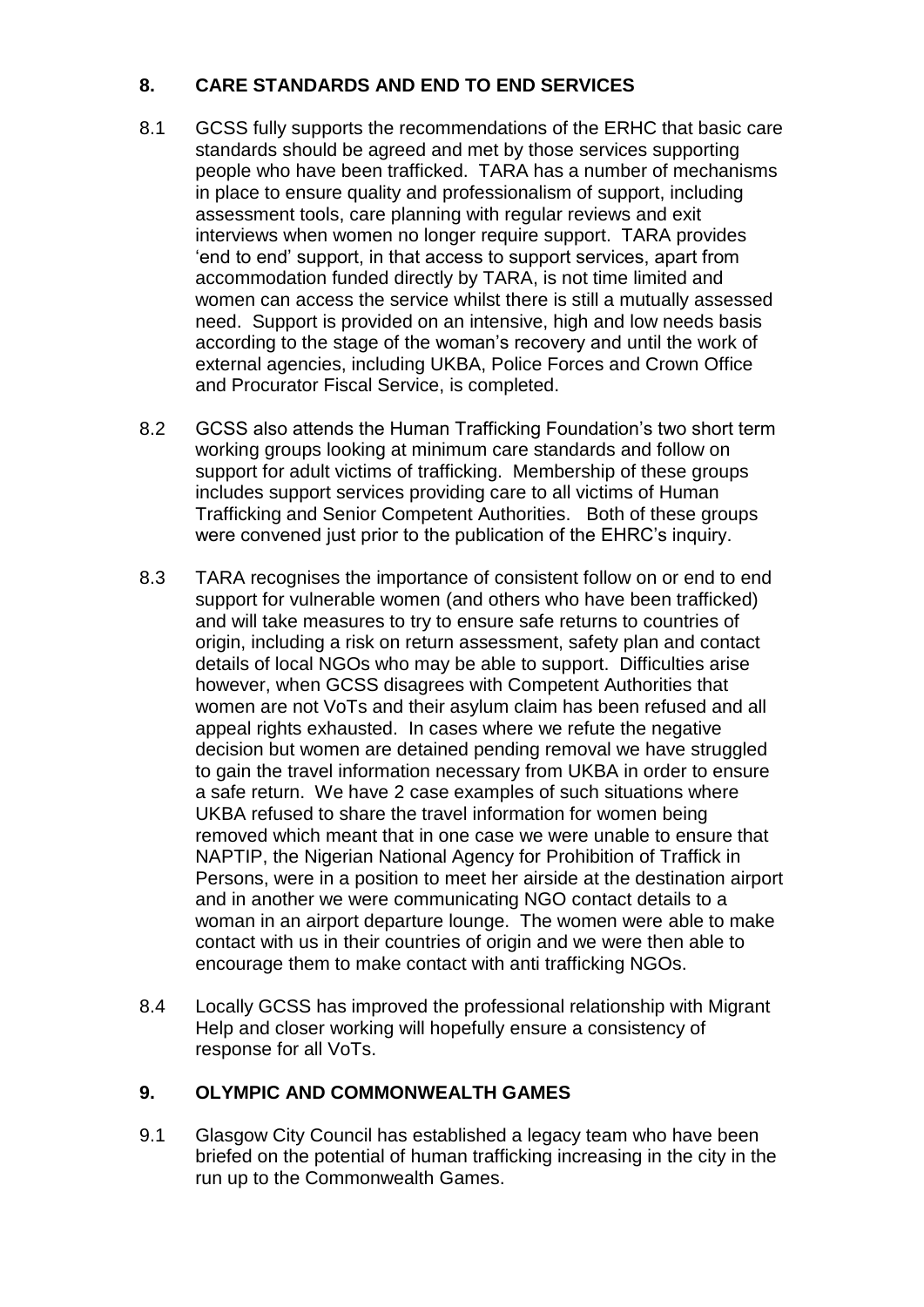- 9.2 GCSS is in a position to ensure collaborative working and ensure resilience if there is an increase in women being trafficked for commercial sexual exploitation to meet increased demand from the sex industry.
- 9.3 The Glasgow Violence Against Women Partnership and the White Ribbon Campaign Scotland have been working together with a view to Glasgow becoming a White Ribbon City in 2014. The Scottish Government has expressed an interest in this piece of work.
- 9.4 GCSS is aware from its ongoing work with women involved in street and off street prostitution that large sporting events, concerts and conferences lead to an increase in demand from purchasers. There is no evidence to suggest that this will not be replicated in 2014 with the Commonwealth Games. The London Metropolitan Police received 600K to be spread across 5 of the Olympic London boroughs to ensure prevention and build resilience in light of an increase in demand for the exploitation of others in the sex industry, construction and other associated industries. Whilst there is no consensus that Glasgow will experience similar problems consideration should be given to contingency planning for frontline services that may identify, recover and support VoTs.
- 9.5 A Canadian Counter Trafficking organisation, The Future Group, published a report entitled "*Faster, Higher, Stronger: Preventing Human Trafficking at the 2010 Olympics*" in 2007. The report outlines measures taken by host countries of recent international sporting events to prevent human trafficking, and made recommendations in preparation for the 2010 Olympics. It is still available for download at [www.thefuturegroup.org.](http://www.thefuturegroup.org/)
- 9.6 The report found that the 2006 Germany FIFA World Cup experienced a short-term increase in demand for prostitution, but that extensive prevention campaigns, immigration controls and law-enforcement action likely prevented human traffickers from filling that demand. Instead, local prostitutes from elsewhere in the country were drawn in to host cities.
- 9.7 At the Athens Olympics, where prevention efforts were poor, researchers found a 95% *increase* in the number of human trafficking victims identified by the Greek Ministry of Public Safety in 2004. In other words, the number of known human trafficking victims almost *doubled* in the year of the Athens Olympics. While numerous factors come into play, a certain correlation between the Olympics and an increase in human trafficking cannot be discounted.

### **10. CONCLUSION**

10.1 GCSS is delighted that the Cabinet Secretary for Justice"s amended motion was agreed at the recent debate and that a summit to refresh the strategic direction for policy and delivery and that urgent action must follow across the range of agencies working in the field of Human Trafficking.